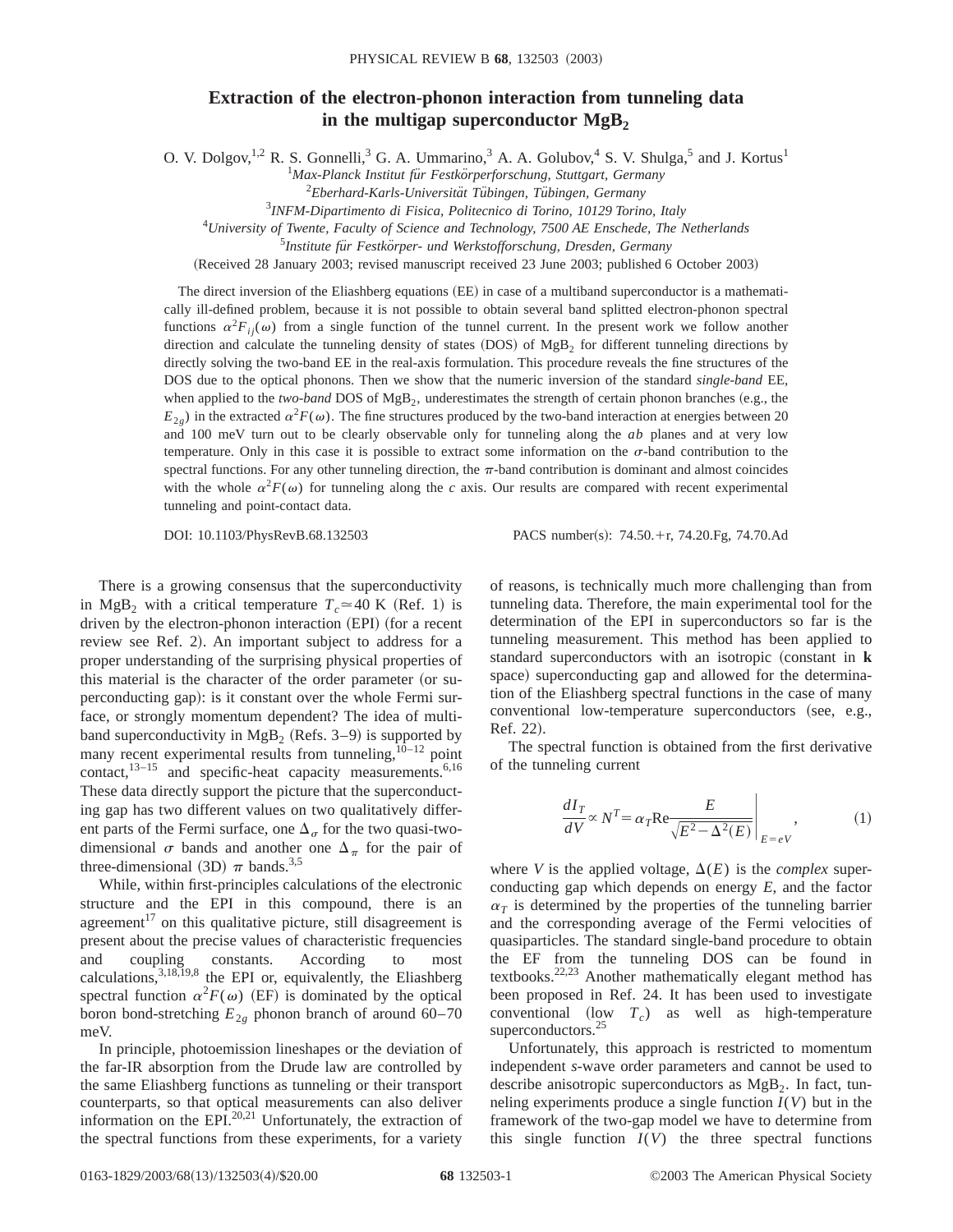

FIG. 1. The theoretical Eliashberg spectral functions of  $MgB<sub>2</sub>$ for the two-band model used in this work (from Ref. 6). The thick solid lines correspond to the total  $\sigma$ - and  $\pi$ -band contributions.

 $\alpha^2 F_{\sigma\sigma}(\omega)$ ,  $\alpha^2 F_{\sigma\pi}(\omega)$  and  $\alpha^2 F_{\pi\pi}(\omega)$  (the function  $\alpha^2 F_{\pi\alpha}(\omega)$  is not independent), which is an impossible task. Nevertheless, there has been a recent attempt to obtain the EPI in MgB<sub>2</sub> by using this standard approach.<sup>26</sup> The  $E_{2g}$ phonon mode has been resolved, but its predominance for the electron-phonon coupling was questioned. More recently, the  $E_{2g_7}$  mode has been also resolved in point-contact spectra.

The purpose of this paper is to clarify what information can be extracted using this *single-band* standard procedure if one applies it to a *two-band* superconductor. The starting point is the theoretical study of the quasiparticle tunneling in  $MgB<sub>2</sub>$ -based junctions. The superconducting gap functions for the  $\sigma$  and  $\pi$  band are obtained from an extended Eliashberg formalism. The parameters for the two-band model utilized in this work, which are based on first-principles electronic structure calculations, $18$  have been used before for a successful description of specific heat<sup>6</sup> and tunneling<sup>7</sup> properties of  $MgB<sub>2</sub>$ . The interband and intra-band electronphonon spectral functions  $\alpha^2 F_{ij}(\omega)$ , where  $i, j = \pi, \sigma$  (see Fig. 1) and the Coulomb pseudopotential matrix  $\mu_{ij}^*$  (see Ref. 28) are the basic input for the two-band Eliashberg theory. The theoretical conductance curves of  $MgB<sub>2</sub>$  for different tunneling directions can be obtained directly by solving the corresponding two-band Eliashberg equations Eliashberg equations  $(EE)^7$  in the real-axis formulation. In pure clean limit (i.e., by neglecting the interband scattering), the only free parameter is the normalization constant  $\mu$  in the Coulomb pseudopotential matrix which is fixed in order to reproduce the experimental  $T_c$ =39.4 K.

One may see in Fig. 1 that the  $\sigma\sigma$  EPI is dominated by the optical boron bond-stretching  $E_{2g}$  phonon mode. For other channels there are also important contributions from low frequency modes  $(30-40 \text{ meV})$  and from highfrequency phonon modes ( $\simeq 90$  meV). In contrast to the case of a conventional junction described by Eq.  $(1)$ , the conductance in a  $MgB_2-I-N$  tunnel junction is a weighted



FIG. 2. (a) The calculated tunneling DOS in the  $ab$  plane; (b) the calculated tunneling DOS along the *c* axis. They are both obtained by the real-axis solution of the two-band Eliashberg equations at  $T=0$  K. The two insets show the fine structures of the tunneling DOS due to the electron-phonon interaction.

sum of the contributions of the DOS of  $\sigma$  and  $\pi$  bands, where the weights are determined by the corresponding plasma frequencies  $\omega_p$  in the bands and by the angle of the tunneling current with respect to the *ab* plane.<sup>7</sup> Figure 2(a) and 2(b) shows the calculated tunneling conductances at *T*  $=0$  K in the *ab* plane and along the *c*-axis direction. In the case of  $MgB<sub>2</sub>$  according to Ref. 7,

$$
N_{ab}^{T}(\omega) = \frac{(\omega_{\text{p,ab}}^{\sigma})^{2}}{(\omega_{\text{p,ab}}^{\text{tot}})^{2}} N_{\sigma}(\omega) + \frac{(\omega_{\text{p,ab}}^{\pi})^{2}}{(\omega_{\text{p,ab}}^{\text{tot}})^{2}} N_{\pi}(\omega),
$$

$$
N_{c}^{T}(\omega) = \frac{(\omega_{\text{p,c}}^{\sigma})^{2}}{(\omega_{\text{p,c}}^{\text{tot}})^{2}} N_{\sigma}(\omega) + \frac{(\omega_{\text{p,c}}^{\pi})^{2}}{(\omega_{\text{p,c}}^{\text{tot}})^{2}} N_{\pi}(\omega),
$$
(2)

where  $N_{\sigma}(\omega)$  and  $N_{\pi}(\omega)$  are the partial superconducting DOS, and the numerical values of the squares of the ratio of the plasma frequencies are 0.33  $(0.67)$  for  $\sigma(\pi)$  in the *ab* plane and 0.01 (0.99) for  $\sigma(\pi)$  in the *c* direction according to Table I of Ref. 7. The contribution of the  $\pi$  band is always dominant even if tunneling is almost in the  $ab$  plane.<sup>7</sup> In the insets of Fig. 2 the fine structures due to electron-phonon interaction are shown. The maximum amplitude of these structures at very low temperature is of the order of 0.5% for measurements along the *c* axis and 2–3% in the *ab* plane. The double-gap features of the DOS visible in the *ab* plane  $N_{ab}^T(\omega)$  should be experimentally observable even for a certain amount of impurity scattering because the interband impurity scattering rate appears to be very weak.<sup>9</sup> On the other hand, due to the smallness of the  $\sigma$ -band plasma frequency in the *c* direction, the conductance in the *c*-axis direction is almost totally determined by the  $\pi$  band and therefore no double-peak structure is expected in the conductance spectrum. In fact this change in behavior has been experimentally observed by spatially well-defined tunnel measurements over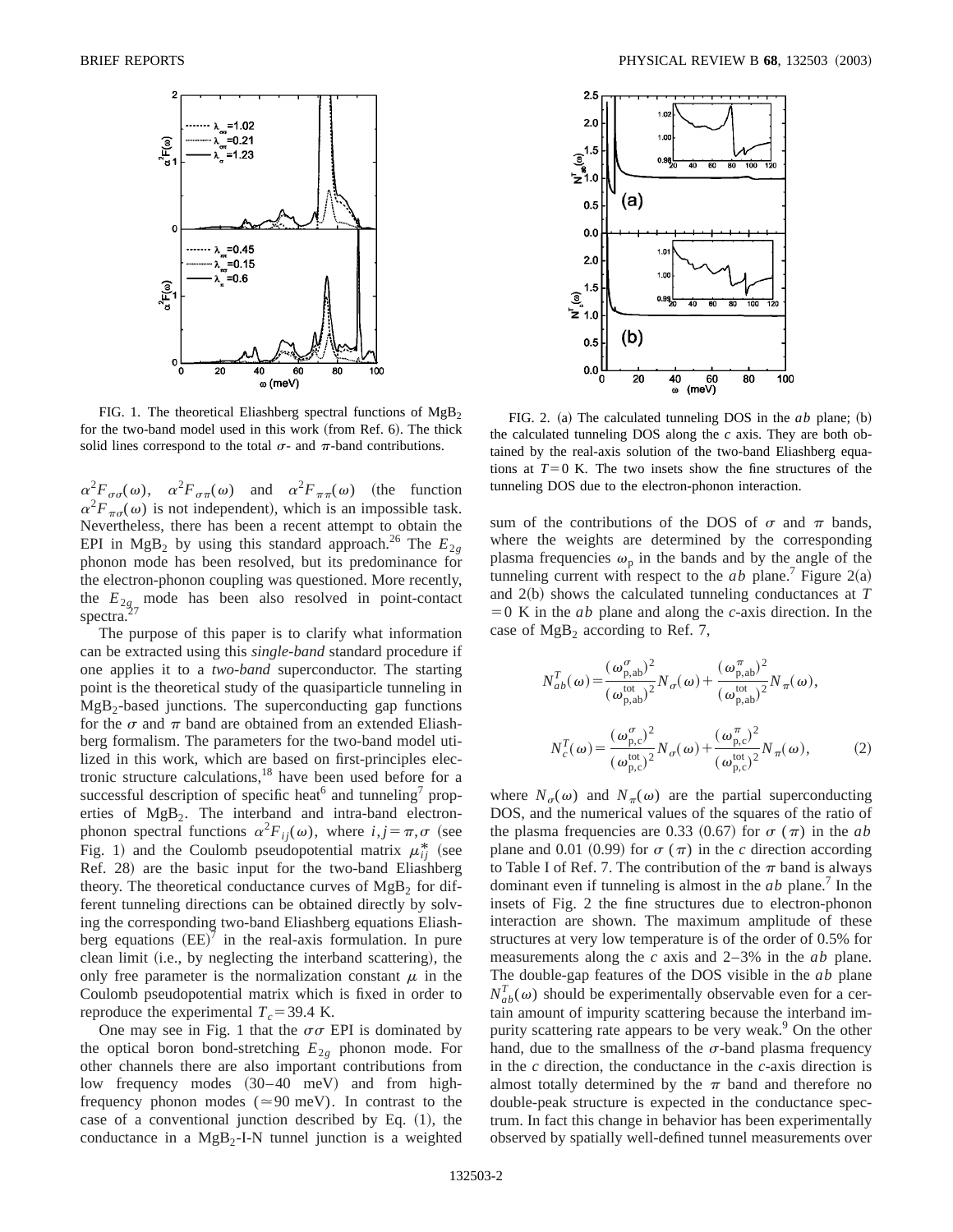

FIG. 3. The spectral Eliashberg functions along the *ab* plane (upper panel) and along the  $c$  axis (lower panel) obtained by inversion of the single-band Eliashberg equations (solid line) applied to the tunneling DOS of Fig. 2. The dashed lines represent the leastsquare fits of these spectral functions with two free parameters for  $\alpha^2 F_{\sigma}$  and  $\alpha^2 F_{\pi}$  as explained in the text.

a step edge in small  $MgB_2$  single crystals<sup>11</sup> and by directional point-contact spectroscopy in larger crystals.<sup>15</sup>

In order to test the reliability of the numeric inversion technique of the standard *single-band* Eliashberg equation when applied to a *two-band* superconductor, we use the calculated tunneling DOS shown in the insets of Fig. 2 as an input. Following the standard approach we calculate the reduced density of states  $(N/N_{BCS})$ -1 and introduce it in the standard single-band inversion code starting from an energy of 15 meV, which roughly corresponds to the lowest optical phonon energy. In our case, where the DOS has been theoretically calculated, it is very easy to demonstrate that the starting point in energy for the reduced density of states (provided it is larger than the gaps) does not affect the final results.29

Of course, in the case of a single-band superconductor the inversion should reproduce the shape of the single-band Eliashberg function used for the calculation of the tunneling DOS. This will not be true anymore if one tries to invert a tunneling DOS which is derived from a multiband Eliashberg theory. The inverted spectral functions should correspond to the mixture of the  $\sigma$ - and  $\pi$ -band contributions. We can introduce the following functions:

$$
\alpha^{2}F_{\sigma}(\omega) = \alpha^{2}F_{\sigma\sigma}(\omega) + \alpha^{2}F_{\sigma\pi}(\omega),
$$
  

$$
\alpha^{2}F_{\pi}(\omega) = \alpha^{2}F_{\pi\pi}(\omega) + \alpha^{2}F_{\pi\sigma}(\omega).
$$

Namely, these functions determine the normal state properties in the two-band model. Tunneling measurements can only give information on these combinations of  $\alpha^2 F_{i,j}(\omega)$  $(i, j = \sigma, \pi)$  which are indicated by thick lines in Fig. 1. In order to illustrate this point we show in Fig.  $3(a)$  and  $3(b)$  the results of the inversion of our calculated tunneling DOS shown in the insets of Fig.  $2(a)$  and  $2(b)$  using a standard single-band  $\text{code}^{24}$  (solid lines). The effect of the single-band EE inversion is estimated by a least-square fit to the inverted spectral functions with the weights for  $\alpha^2 F_{\sigma}$  and  $\alpha^2 F_{\pi}$  as free parameters. These fits are shown by the dashed curves in Fig. 3. Since tunneling along the *c* direction—due to the very different plasma frequencies in the two bands<sup>7</sup>—practically corresponds to a single-band case, the inversion properly reproduces the  $\alpha^2 F_{\pi}$  as one expects. In contrast, in the case of tunneling along the *ab* direction (which corresponds to an actual multiband situation) the weights are quite different from the theoretical expectation. The results of this particular fit are summarized below:

$$
\alpha^2 F_{ab}(\omega) \approx 0.31 \alpha^2 F_{\sigma}(\omega) + 0.16 \alpha^2 F_{\pi}(\omega),
$$
  

$$
\alpha^2 F_c(\omega) \approx 0.01 \alpha^2 F_{\sigma}(\omega) + 0.99 \alpha^2 F_{\pi}(\omega).
$$
 (3)

As one may see the  $\sigma$ -band spectral functions  $\alpha^2 F_{\sigma\sigma}(\omega) + \alpha^2 F_{\sigma\pi}(\omega)$  play an essential (and amplified) role only if the contribution of  $N^T_{\sigma}(\omega)$  is significant. The numerical simulations show that about 33% of the  $\sigma$ -band contribution in the tunneling DOS corresponds to a contribution of about 66% of  $\alpha^2 F_{\sigma}(\omega)$  in the effective  $\alpha^2 F_{ab}(\omega)$ . These results are reasonable since  $\lambda_{\pi} = (\lambda_{\pi\pi} + \lambda_{\pi\sigma}) \approx 0.6$ while  $\lambda_{\sigma} = (\lambda_{\sigma\sigma} + \lambda_{\sigma\pi}) \approx 1.23$ . Somewhat simplifying it seems that the contributions of the tunneling DOS to the phonon structures are weighted by the corresponding coupling constants. The inversion of the *c*-axis case results in a  $\alpha^2 F_c(\omega)$  that is almost exactly the sum of the  $\alpha^2 F_i(\omega)$  components taken with the same weights present in the sum of the corresponding superconducting  $N_{\pi}^{T}(\omega)$  and  $N_{\sigma}^{T}(\omega)$  (see, Eq.  $(2)$ ). In this case, the coupling constant from the inversion is almost equal to  $\lambda_{\pi}$ , and therefore the effective Eliashberg function will show strong contributions from lowand high-frequency phonons.

In order to check how much these results depend on the shape of the  $\alpha^2 F_{i,j}(\omega)$ , we performed all the previous calculations by using some Lorentzian peaks with the same integrated coupling strength as the first-principles spectral functions. In this case the results of the single-band inversion show the same general features described in Eq.  $(3)$  even if the coefficients are somehow different: the  $\pi$ -band contribution is always dominant for tunneling along the *c* direction, while the  $\sigma$ -band one is the greatest for tunneling along  $ab$ planes.

The above results show that from tunneling measurements at very low temperatures, and by numeric inversion of the standard single-band Eliashberg equations, one can obtain reliable information on the EPI in MgB<sub>2</sub> only for the  $\pi$  band. To do this, we can use the Donetsk's inversion program<sup>24</sup> that allows finding the  $\alpha^2 F(\omega)$  for a single-band superconductor.

The interesting point is that from tunneling measurements exactly along *ab* and *c* directions on single crystals in the clean limit it should be possible to extract information on  $\alpha^2 F_{\pi}(\omega)$  and  $\alpha^2 F_{\sigma}(\omega)$ . This could be a useful method to test the two-band model and identifying the phonon modes responsible for superconductivity in  $MgB<sub>2</sub>$ . Nevertheless, from the experimental point of view, this possibility could